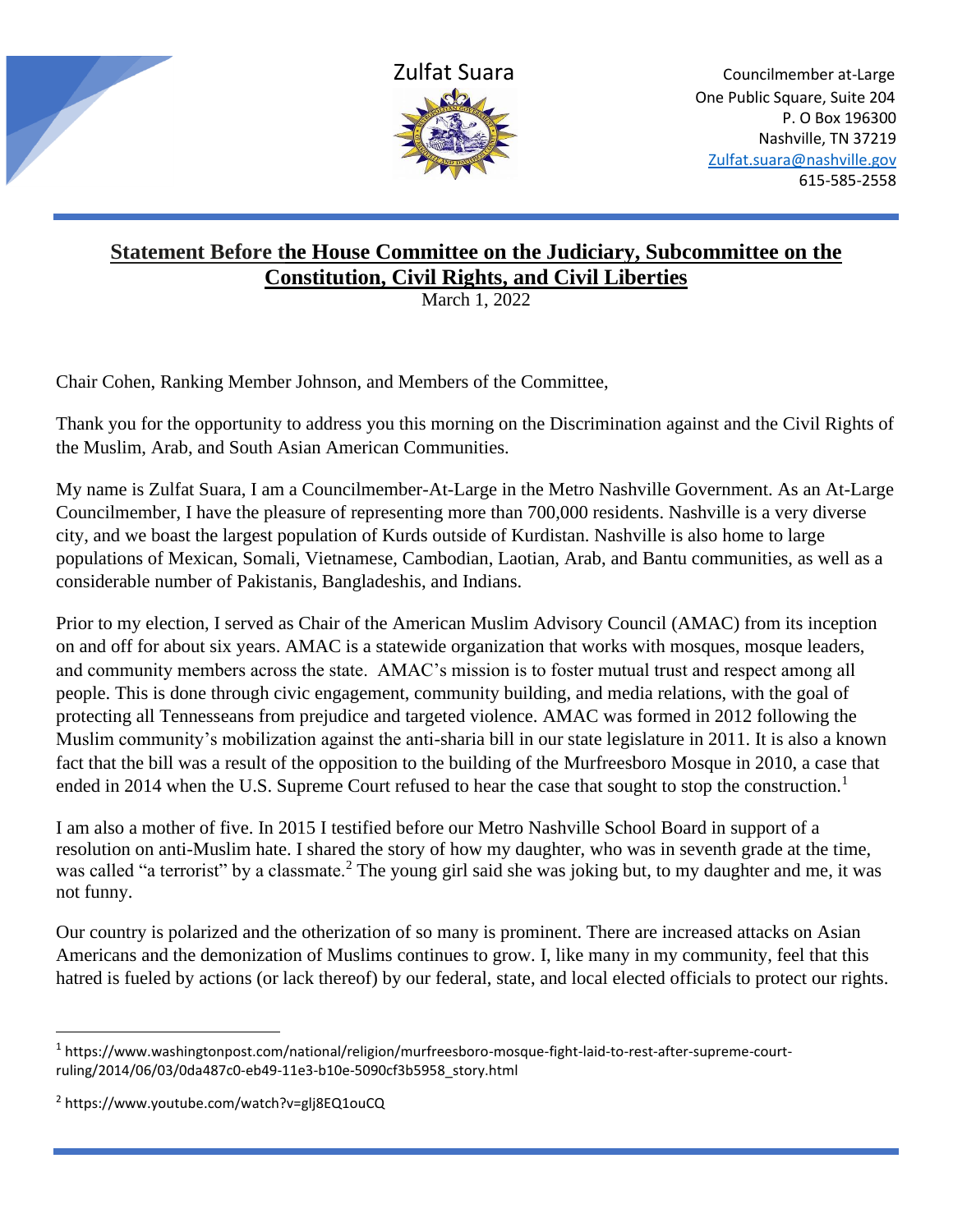

Continued surveillance, profiling, inequity in access to resources, and passage of targeted and divisive legislation treat us as second-class citizens and continue to infringe on our constitutional rights.

I am therefore standing before you this morning as a mother, an advocate, an elected official, a Muslim, and above all an American citizen to share with you, based on my personal experiences and interactions, some of issues facing the Muslim communities. I have divided these issues into federal, state, and local. It is important to clarify that this is my personal statement and that I am not speaking on behalf of any organization or government.

At the federal level, surveillance of our communities is a major concern. We have heard stories of what happened in New York and in California, a case that went before the Supreme Court last year.<sup>3</sup> We also heard of an individual in Ohio who was surveilling his community, not for the FBI in this case, but for an anti-Muslim hate group. Our community continues to feel that with this surveillance, our privacy is not protected, and we continue to feel like we are being infringed upon in our own homes and in our places of worship. Our hope is that when the Supreme Court renders its decision on the surveillance case in June, our rights will be upheld.

Another issue of concern to the Muslim community is our profiling at the airport. In addition to several innocent people being placed on the no travel/watch lists, there is also the issue of extra searches and surveillance at the airport. For example, I am a graduate of the FBI Citizens Academy. In 2016, I was one of 50 people in the US who received the FBI Director's Award.<sup>4</sup> I've had a lot of background checks, and I also have TSA PreCheck. Despite all of this, and despite being an elected official, almost every time I go to an airport I am subjected to additional searches. For whatever reason, I am almost always one of the people who is "randomly selected" for additional screenings. I wish I were an exception among my fellow Muslims, but I am not. This happens often to minorities and is especially true for people who are visibly Muslims. This is of concern to us because this should not be the case. While I think it's good for our country to have security in place, singling out a certain group as it's been done to me and many others is not fair. If the system is truly random, it should be truly random for everyone and not just targeting a particular group of people.

Another issue of concern in the Muslim community is that Muslims do not have the same access as other citizens. In September of 2020, one of our girls in Tennessee, Najah, was playing volleyball when she was told by the referee that she could not play in her hijab. The law at the time stated that she must have special permission for her to play, something that should not be required. The U.S. Constitution guarantees our freedom of religion and allows for us to dress how we want. Asking Muslim students and their parents to take the extra step that is not required of others is discriminatory. Najah was disqualified from the game and embarrassed in front of her friends and family.

<sup>3</sup> https://www.npr.org/2021/11/08/1052567444/supreme-court-to-hear-arguments-on-fbis-surveillance-of-mosques

<sup>4</sup> https://www.fbi.gov/about/community-outreach/dcla/2015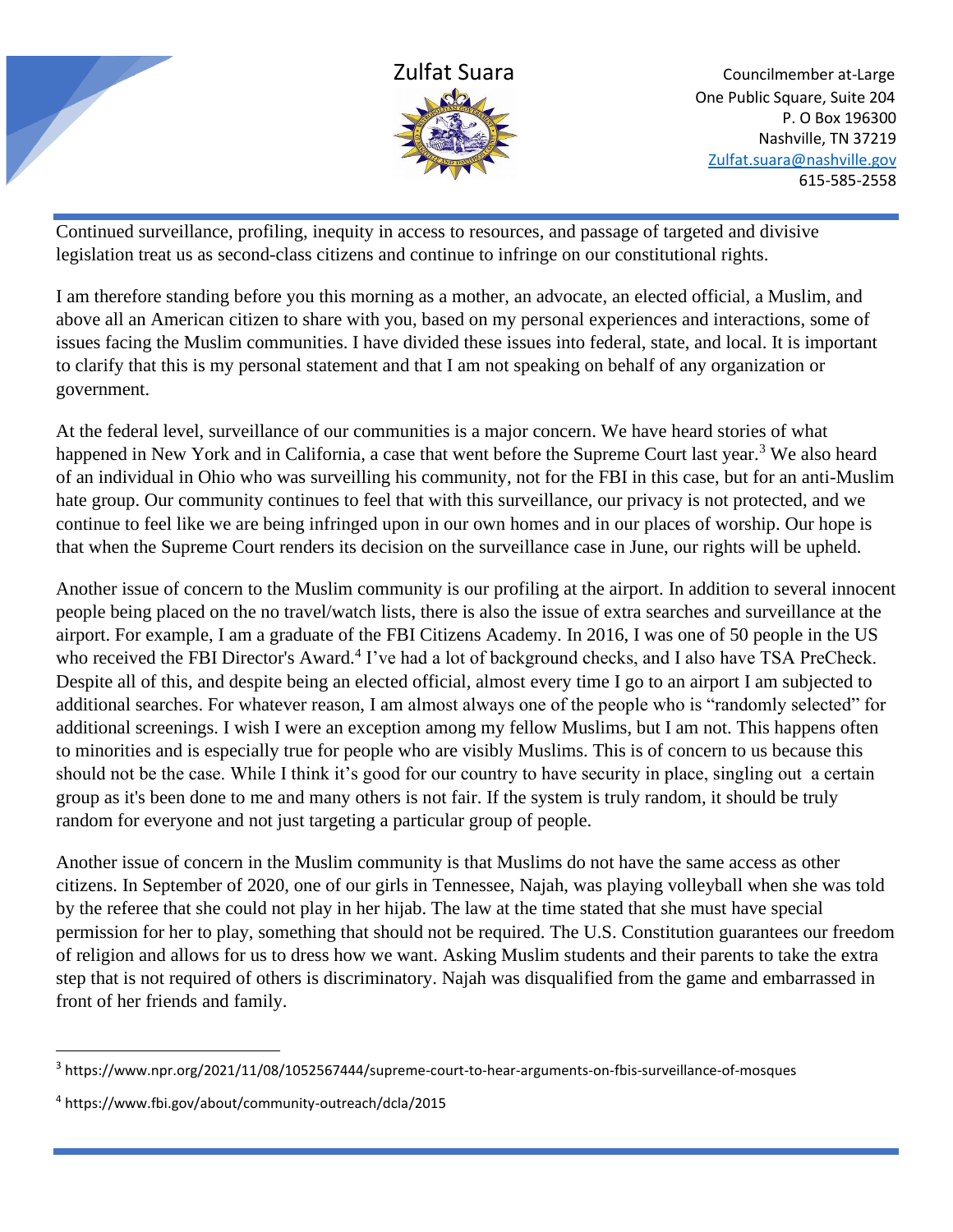

Nonetheless, she did not give up. Thanks to her courage and with the help of the ACLU and AMAC, the Tennessee Secondary School Athletic Association (TSSAA) decided to change this rule, not just for volleyball but for all high school sports in Tennessee. In Tennessee, athletes can now compete in any sport while wearing hijabs, Sikh turbans, and Jewish kippahs without getting permission ahead of time. <sup>5</sup>Her case went all the way to the National Federation of State High School Associations (NFHS), where the rule was also changed for volleyball players. While Najah's case resulted in a change for volleyball at the national level, there are still other sports in the country where Muslim girls are not able to participate without giving up on their religious beliefs to do so. These young girls' rights to be able to have fun and play sports like others is taken away by these discriminatory rules. This is a major concern for me as a parent, and for many others in the Muslim community.

Another issue that is a concern to the Muslim community is the disparity in the treatment of and attitude towards crimes involving members of different race at the national, state, and local level. A prime example is the January 6 attack on Capitol Hill. Many minorities believe without a doubt that if the insurgence had been perpetuated by any a minority group, including Muslim, Arabs, Asian, or Blacks, the condemnation would have been unanimous and actions very swift. First, we learned that despite warnings, Capitol Police were told to hold back<sup>6</sup>, and then we watched as some members of Congress continued to downplay the attack. What is troubling is that while Black citizens are being jailed for peacefully protesting their rights to vote, the Republican National Committee would characterize the attack on our nations' hall of power, one that traumatized our capitol police officer and terrorized our Congressmen and Congresswomen, as "legitimate political disclosure."<sup>7</sup>

Finally, no single issue impacted the Muslim Arab, South Asian community in the last couple of years more than the Trump Administration "Muslim Ban". Disguised as a travel ban, this policy targeted mostly countries with large Muslim population. The policy was discriminatory, torn several families apart and further "otherize" Muslims Americans. There were spouses that were separated because of the ban. The saddest story for me was that of a young man in Nashville whose aunt could not travel to America for medical attention because of the ban. She ended up passing away. I am grateful that the Biden administration lifted the ban, however there are long lasting implications that are yet to be resolved.<sup>8</sup>

When it comes to policies, things are even worse at the state level. In the past couple of years, some of our legislators have openly shown their hostility towards Islam and Muslims, and cases of false information and narratives were rampant. In 2011, the anti-sharia bill was proposed. Thanks to the mobilization of Muslims

<sup>5</sup> https://www.cnn.com/2021/02/06/us/nashville-volleyball-religious-headwear-rule-trnd/index.html

<sup>6</sup> https://www.nytimes.com/2021/04/13/us/politics/capitol-police-riot-report.html

<sup>7</sup> hthttps://www.aclu.org/news/immigrants-rights/the-enduring-harms-of-trumps-muslimban/tps://www.nytimes.com/2022/02/04/us/politics/republicans-jan-6-cheney-censure.html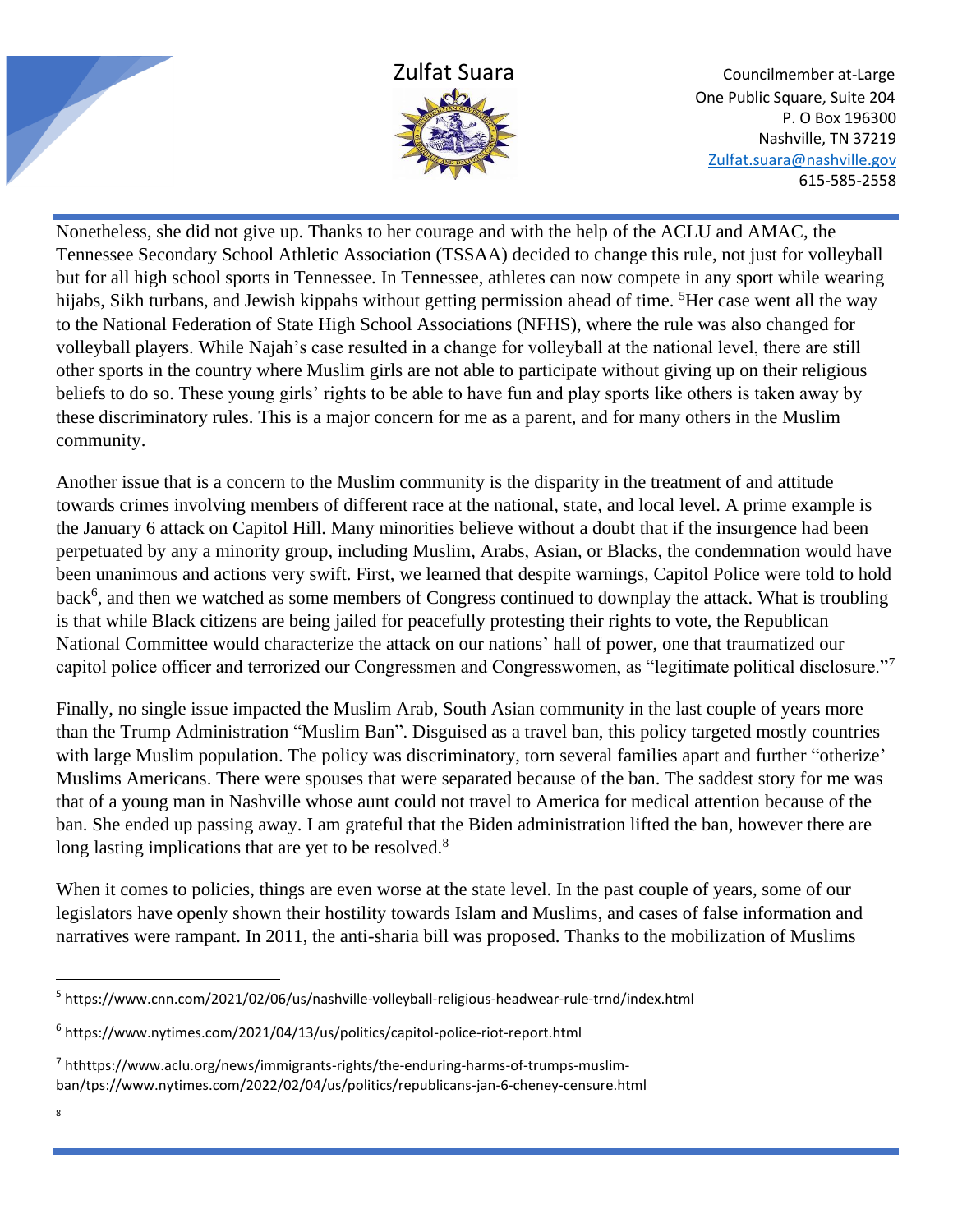



across the state, the ACLU and our interfaith allies, the bill was, in our opinion, defeated. The version of the bill that passed after numerous amendments (thanks to our advocacy) was a watered-down version that basically only repeated what was on the books rather than prohibiting the practice of the religion.

Below are some of the actions at the state level that promote anti-Muslim bigotry and incite hatred against the Muslim Community:

- Appointment of known Islamophobe to the school textbook commission
- HB 1141/SB 1040, a bill to ban a non-existent No-Go Zone<sup>9</sup>
- Uproar over a new bathroom sink for mops that some legislators suggested was for the washing of feet by Muslims $10$
- Hamilton County Sheriff stating that Islam is "communism with a god"
- HB 1418, seeking to ban public schools from teaching religious doctrine
- SB 1929, requiring the Tennessee Office for Refugees to notify the governor about certain refugees and their countries
- Coffee County Commissioner's post on "How to wink at a Muslim"
- HB1905, seeking to stop Islamic "indoctrination" in schools
- HJR-0150, a proposed Constitutional amendment to designate the Bible as state book
- HJR 0752, a proposed Constitutional amendment to designate the Bible the state book (filed February 2, 2022)

While most of these bills failed, the lingering effect is that they continually send the message that Islam is not a religion and Muslims are not welcome. This is a violation of our Constitutional rights to practice our religion and may have led to a series of attacks on our community. A woman in a hijab was verbally accosted and called a terrorist by a man in a truck<sup>11</sup>; two Muslim girls were harassed, and their father attacked while walking home

<sup>&</sup>lt;sup>9</sup> https://www.huffpost.com/entry/tennessee-no-go-zones\_n\_6795028

<sup>10</sup> https://www.usatoday.com/story/news/nation/2013/03/26/tennessee-muslims-lawmakers-sharia-law-mops-sink-statecapitol/2020617/

<sup>11</sup> https://www.wgnsradio.com/article/29879/muslim-head-covering-leads-to-road-rage-and-more-in-murfreesboro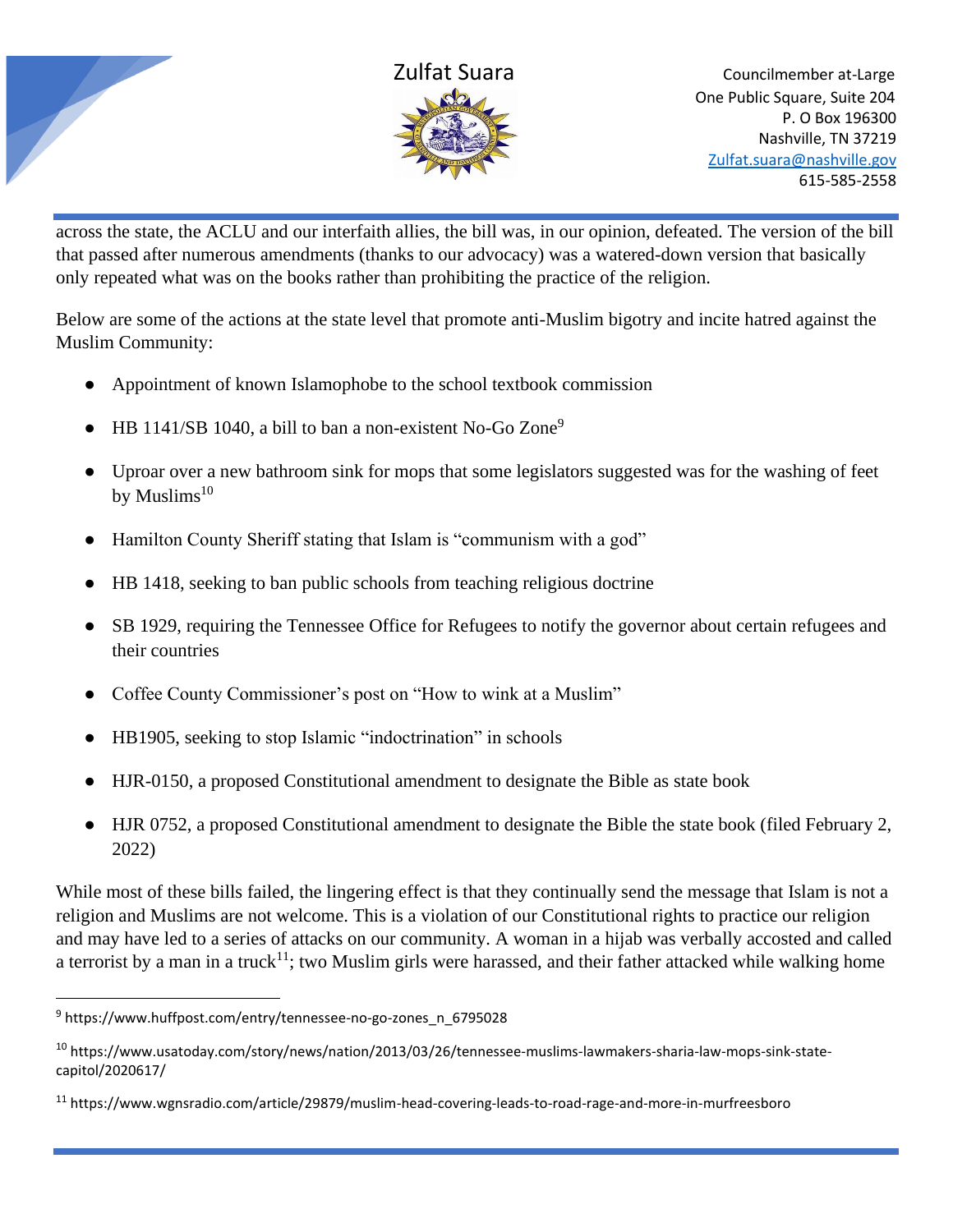

from school<sup>12</sup>; a Tennessee man planned an attack on Islamberg; there were several acts of vandalism against mosques, in Murfreesboro, Chattanooga, and Nashville; and the Islamic Center of Columbia was burned down.

The move to make the Bible the state book was originally passed in 2016 and vetoed by then-Governor Bill Haslam. HJR 150 was passed by the House last year but defeated in the Senate. The sponsor has filed another resolution this year. Annie Laurie Gaylor with the Freedom from Religion Foundation described the move as not only unconstitutional but an affront to true religious freedom.<sup>13</sup> I worry about the message such bill is sending to our Muslim, Jewish, Buddhist, Hindu, other faith traditions, and atheist kids.

Another issue at the state level that I believe is an infringement of the rights of Muslims, Arabs, and South Asians is the driver's license test. Tennessee is home to people of many different cultures and languages. Despite this fact, the Tennessee driver's license test can only be taken in four languages (English, Spanish, Korean, and Japanese). A resolution to add Arabic as a language was defeated. Adding Arabic as a language will not benefit only Muslims but other Arabic speakers. Nashville is home to a large Coptic Christian population. Not being able to have access to those tests in their languages makes it difficult for some members of our community to be able to drive and have access to other resources.

Finally, there are other pieces of legislation by our state legislators that are directed at minorities in general that also impact the Muslim, Arab, and South Asian community. They address laws on voting rights, women's rights, the right to protest, and many other important subjects. The last redistricting plan by the state that splits Nashville into three Congressional districts is another example.<sup>14</sup> For over 200 years, the people of Nashville-Davidson County have had one representative in Washington. This is helpful for the many minorities in Nashville. Splitting the community and having representatives outside of the city will limit access and weaken the voices of minorities

On the local front, Nashville is very diverse. Our current council is 50% women and 25% Blacks. We have our first Muslim elected official, our first Latina member, and five LGBTQ members. The mayor's office has an Office of New Americans and the people of Nashville voted to defeat an "English only" referendum in 2009. I believe the work done by AMAC, the Muslim community, and our allies over the years is the reason I was elected, and for that I am humbled and grateful. Despite all of these, recent votes on license plate readers, a 2017 report on "Driving While Black," and the Christmas Day bombing shows there is still work to be done.

<sup>12</sup> https://abcnews.go.com/US/wireStory/tennessee-man-admits-hate-crime-attack-muslim-girls-77756602

<sup>13</sup> https://www.tennessean.com/story/opinion/2021/04/15/why-making-bible-tennessees-official-book-bad-idea/7243763002/

<sup>14</sup> https://www.tennessean.com/story/news/2022/01/12/republican-redistricting-plan-would-split-nashville-into-3 districts/9120745002/